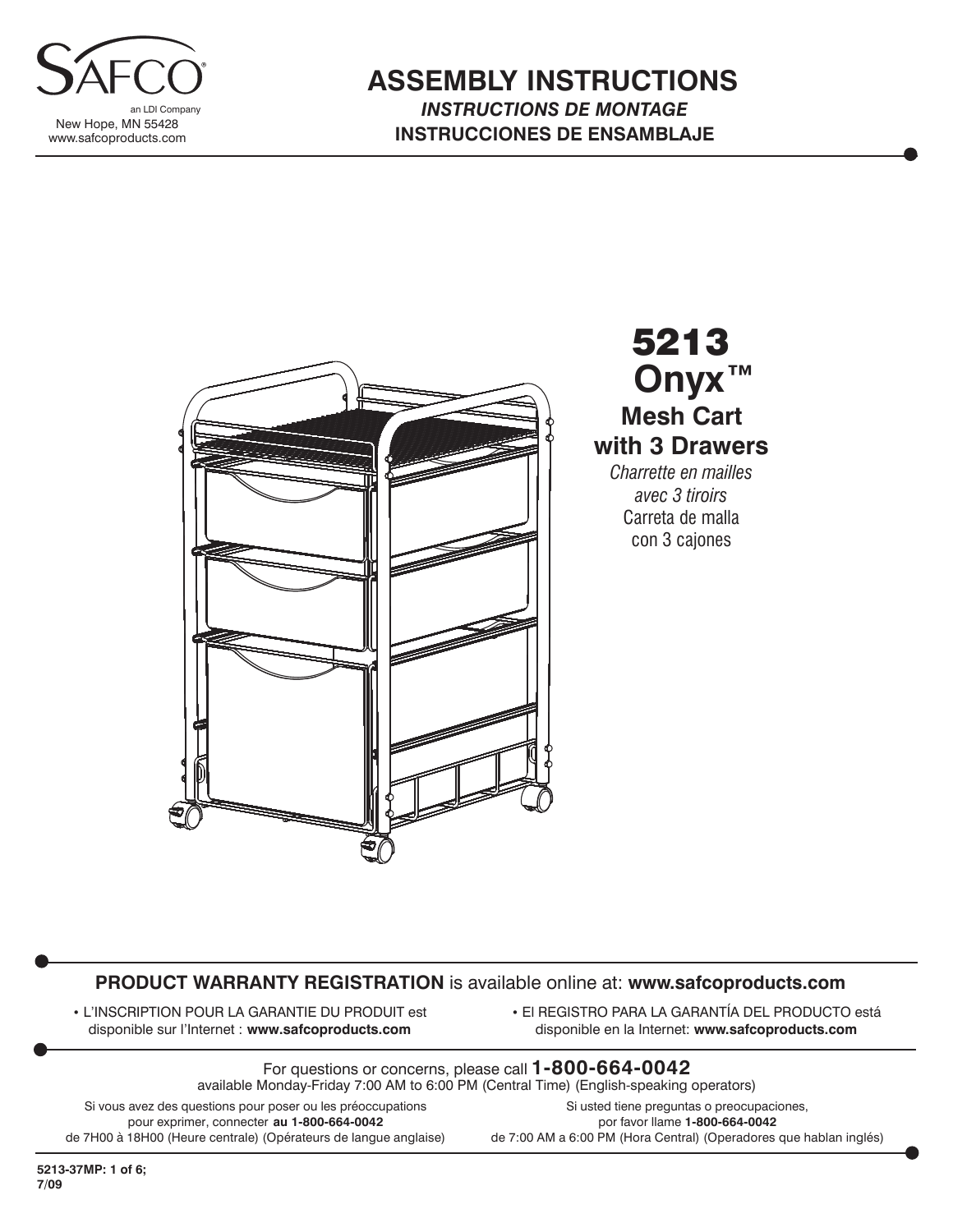# **TOOLS REQUIRED:**

Open-end or Adjustable Wrench

| <b>PARTS LIST</b> |                           |               |           |  |  |  |  |
|-------------------|---------------------------|---------------|-----------|--|--|--|--|
| CODE              | <b>DESCRIPTION</b>        | QTY           | PART NO.  |  |  |  |  |
|                   | <b>Frame</b>              | $\mathcal{P}$ | 5212-01BL |  |  |  |  |
|                   | <b>Upper Shelf</b>        |               | 5212-02BL |  |  |  |  |
|                   | <b>Lower Shelf</b>        |               | 5212-03BL |  |  |  |  |
|                   | <b>File Drawer Shell</b>  |               | 5211-01BL |  |  |  |  |
|                   | <b>Small Drawer Shell</b> | 2             | 5213-04BL |  |  |  |  |
|                   | <b>Drawer Bottom</b>      | 3             | 5211-02BL |  |  |  |  |



# **OUTILS REQUIS :**

Clef a molette ou clef plate

| <b>LISTE DES PIÈCES</b>      |                             |          |             | <b>Paquet Matérial</b><br>5212-19BL          |
|------------------------------|-----------------------------|----------|-------------|----------------------------------------------|
| CODE                         | <b>DESCRIPTION</b>          | QUANTITÉ | N° DE PIECE | Écrou borgne                                 |
| $\left( \mathsf{A}\right)$   | <b>Châssis</b>              | 2        | 5212-01BL   | <b>Qte.: 16</b>                              |
| $\bigcirc$                   | <b>Haut plateau</b>         |          | 5212-02BL   | 5212-28BL                                    |
|                              | <b>Bas-plateau</b>          |          | 5212-03BL   |                                              |
| $\left( \mathsf{D}\right)$   | Cadre du tiroir de dossiers |          | 5211-01BL   | <b>Paquet Matérial</b>                       |
| $\widehat{\mathsf{E}}$       | Cadre du petit tiroir       | 2        | 5213-04BL   | 5212-99BL                                    |
| $\langle \mathsf{F} \rangle$ | Panneau inférieur du tiroir | 3        | 5211-02BL   | G<br>Roue sans Frein<br>Roue avec Frein<br>A |
|                              |                             |          |             | Qte.: 2<br>Qte.: 2<br>5212-26BL<br>5212-25BL |

## **HERRAMIENTAS REQUERIDAS:**

Llave de boca o llave inglesa

| <b>LISTA DE PIEZAS</b> |                             |          |              |  |  |  |  |
|------------------------|-----------------------------|----------|--------------|--|--|--|--|
| <b>CODIGO</b>          | <b>DESCRIPCIÓN</b>          | CANTIDAD | NO. DE PIEZA |  |  |  |  |
|                        | <b>Marco</b>                | 2        | 5212-01BL    |  |  |  |  |
|                        | <b>Estante superior</b>     |          | 5212-02BL    |  |  |  |  |
|                        | <b>Estante inferior</b>     |          | 5212-03BL    |  |  |  |  |
|                        | Marco del cajón de archivos |          | 5211-01BL    |  |  |  |  |
|                        | Marco del cajón pequeño     | 2        | 5213-04BL    |  |  |  |  |
|                        | Panel inferior del cajón    | 3        | 5211-02BL    |  |  |  |  |

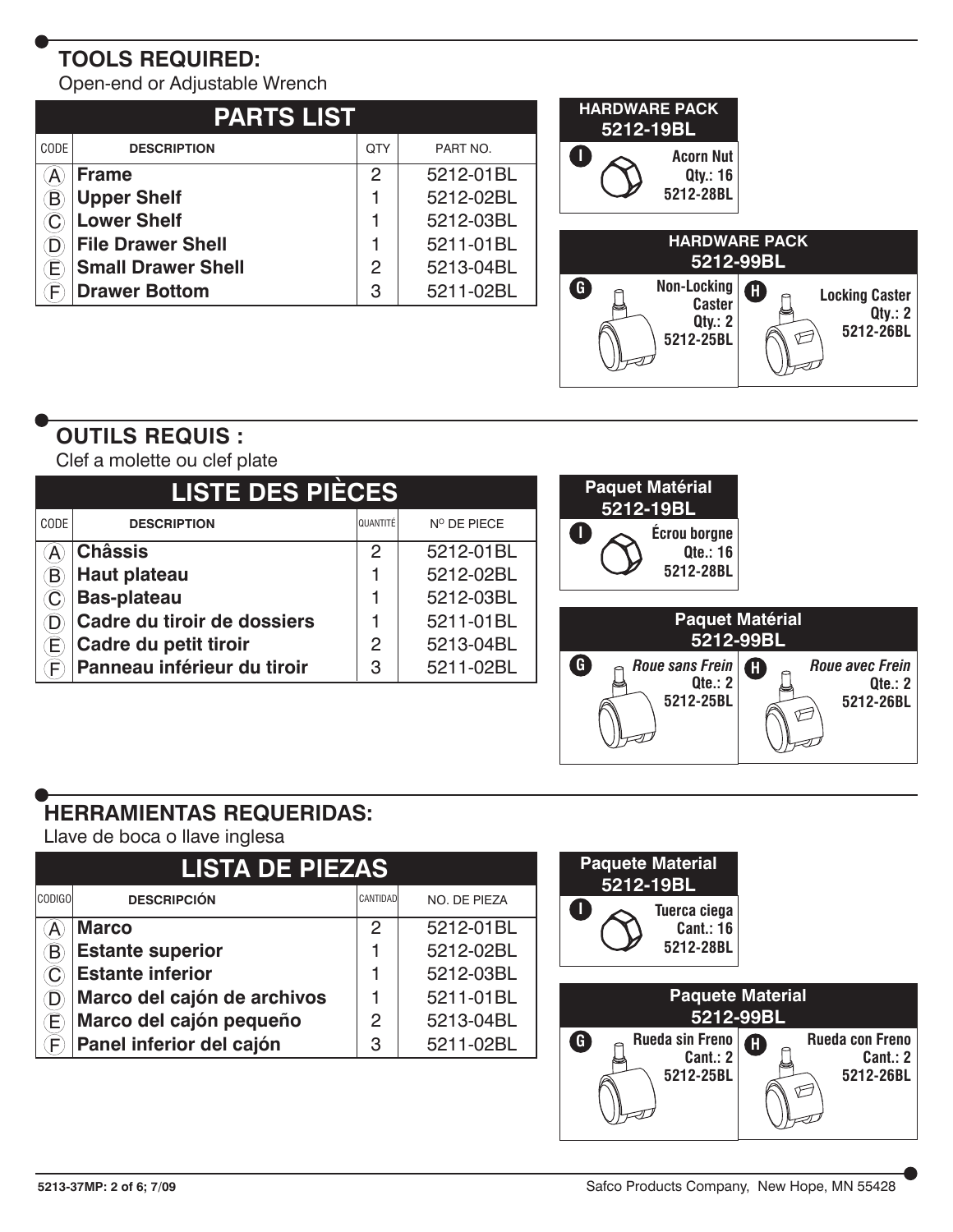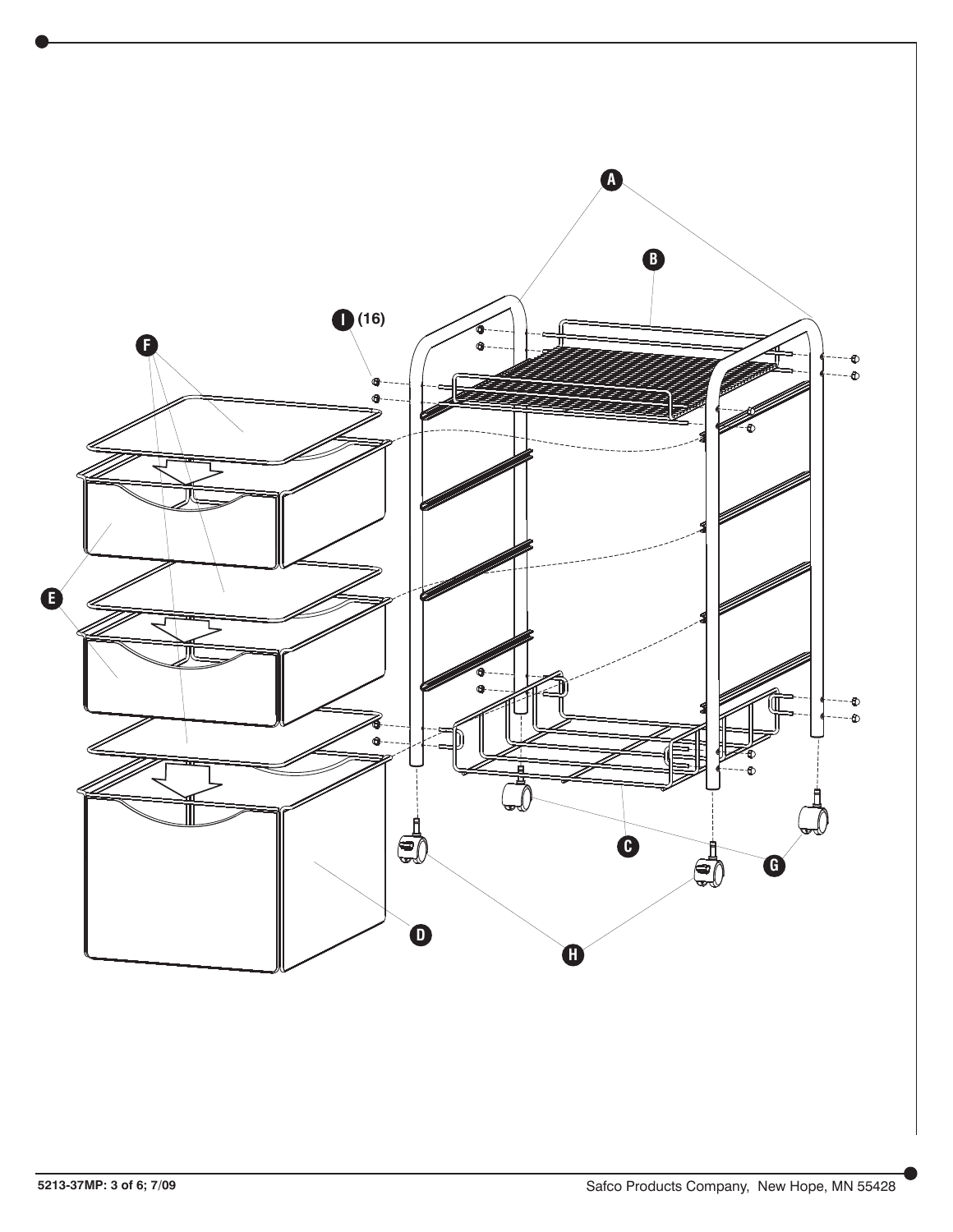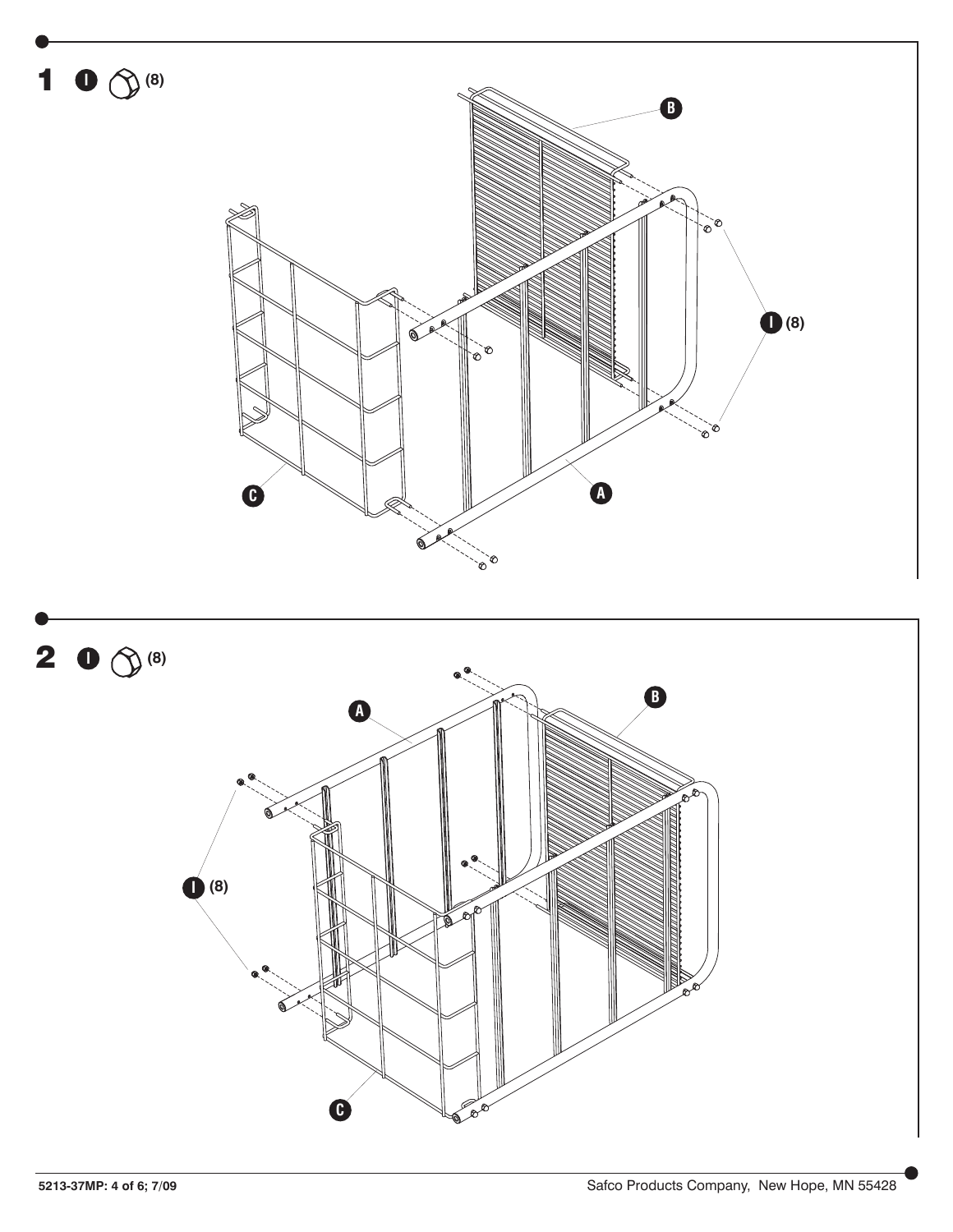